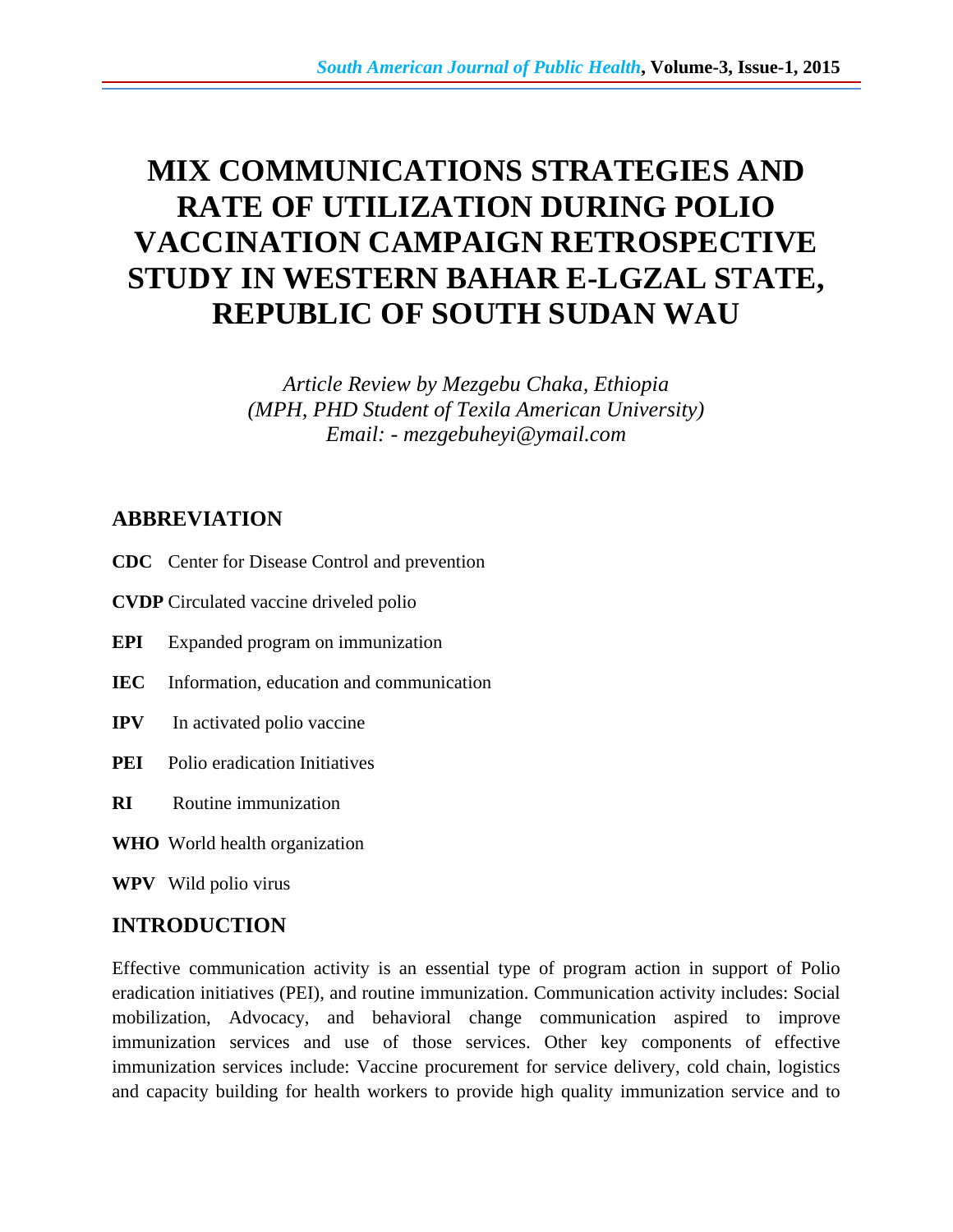conduct surveillance on vaccine preventable disease to monitor disease circulation in the country to guide immunization Polio eradication initiative (PEI) was launched in May 1989 by world health Assembly (WHA) resolve to eradicate poliomyelitis from the word by the year 200 using the following strategies;

- 1) Establishing high level national commitment to the program to ensure that adequate personnel and financial resources are made available
- 2) Administering oral polio vaccine in the manner that will effectively interrupt the transmission of wild polio virus
- 3) Attain high level of routine immunization coverage with at least three dosed of OPV administration
- 4) Implement action oriented surveillance for all possible cases of poliomyelitis/Acute Flaccid Paralysis (AFP)

Although polio transmission was not fully stopped by the year 2000, tremendous progress has been made in the eradication effort since 1989. The number of polio cases has fallen by 99%. Polio a highly infectious viral diseases that causes swift and irreversible paralysis became a distant memory in most of the world. Polio infected countries reduced from 125 to 3 countries: Nigeria, Afghanistan and Pakistan. Initial estimate of polio cases reduced from 350,000 to 360 cases from endemic and other re infected countries across the world according to 2013 WHO report. More than 10 million people are walking today who otherwise would have been paralyzed. This is incredible achievement. The global polio eradication is on track to have polio free world by the year 2018.

Therefore, the communication strategies to address program issues have to be accelerated and fine tuned. The promotion of routine immunization and the education of public on the importance of immunization services has to be strengthened and effective surveillance should be in large scale to monitor vaccine preventable condition for desired decision

Now a day, the world is closer than ever been to eradicate polio. It is critical to take this advantage and to build more effort on this momentum and end polio for ever to enjoy polio free world.

As Dr Frieden has stated, "If we fail to get over the finish line we will need to continue expensive control measures for indefinite future…more importantly without eradication in resurgence of polio could paralyze more than 200,000 children worldwide every year within a decade". Now it is a time we must not fail.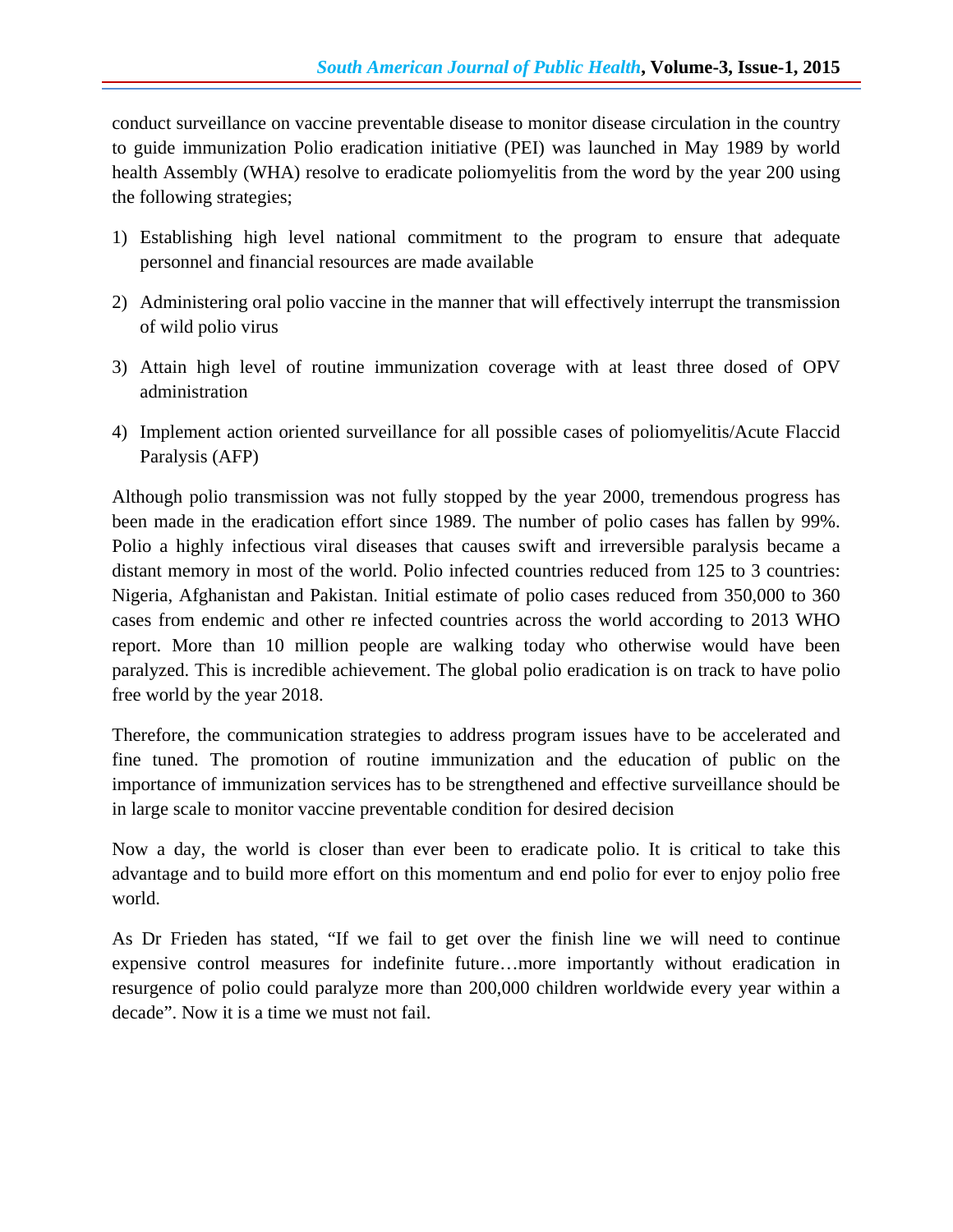## **LITERATURE REVIEW**

## *DEFINITION OF TERMS*

*Communication for Development:* Is researched and planned process crucial for social transformation operating through main strategies: Advocacy to raise resources, political and social leadership commitment for desired program, social mobilization for wider participation and ownership, and program communication for change in knowledge, attitude, and practices.

*Advocacy:* Is continuous and adoptive process of gathering, organizing, and formulating information in to argument to be communicated through various interpersonal and media channel with a view to raising resources, organizing political and social leadership acceptance and commitment for development program.

*Social Mobilization:* Is the process of pulling all feasible intersectional social partners and allies together to identify needs and raise awareness for particular development objectives. It ensures the participation of all actors: institution groups', partners and other community network in identifying, rising and managing desired resources.

#### *COMMUNICATION PLAN BASED ON RESEARCH INFORMATION*

Influencing or modifying human behavior is a complex process that needs to be planned carefully based on valid information. Pertinent information enables the planner to develop relevant and focused plans that can be achieved and help the program manger to assess and revise their strategies when needs arise. It is, therefore, the program manager always needs to use research based information in communication planning.

Conduct research through collaborative institutions, and partners who are conversant with development work. Different institution has different research orientation and will not always collect targeted data each used in development work. Some of institution may need orientation to produce research benefit to the EPI. EPI program involves district teams and community members in the research process. This will build research capacity in country and increase application for the role of research. Involvement in data collection and analysis should give health workers, community members as opportunity to interact with pertinent issues on the ground.

Summarize research findings and their implication for EPI planning and share with communities, partners, and district level team, so that they can use the finding to develop their plan.

#### *COMMUNICATION MODEL FOR DEVELOPMENT*

Communication for development may be defined as researched and planned process crucial for social transformation and operating thought three main strategies: advocacy to raise resources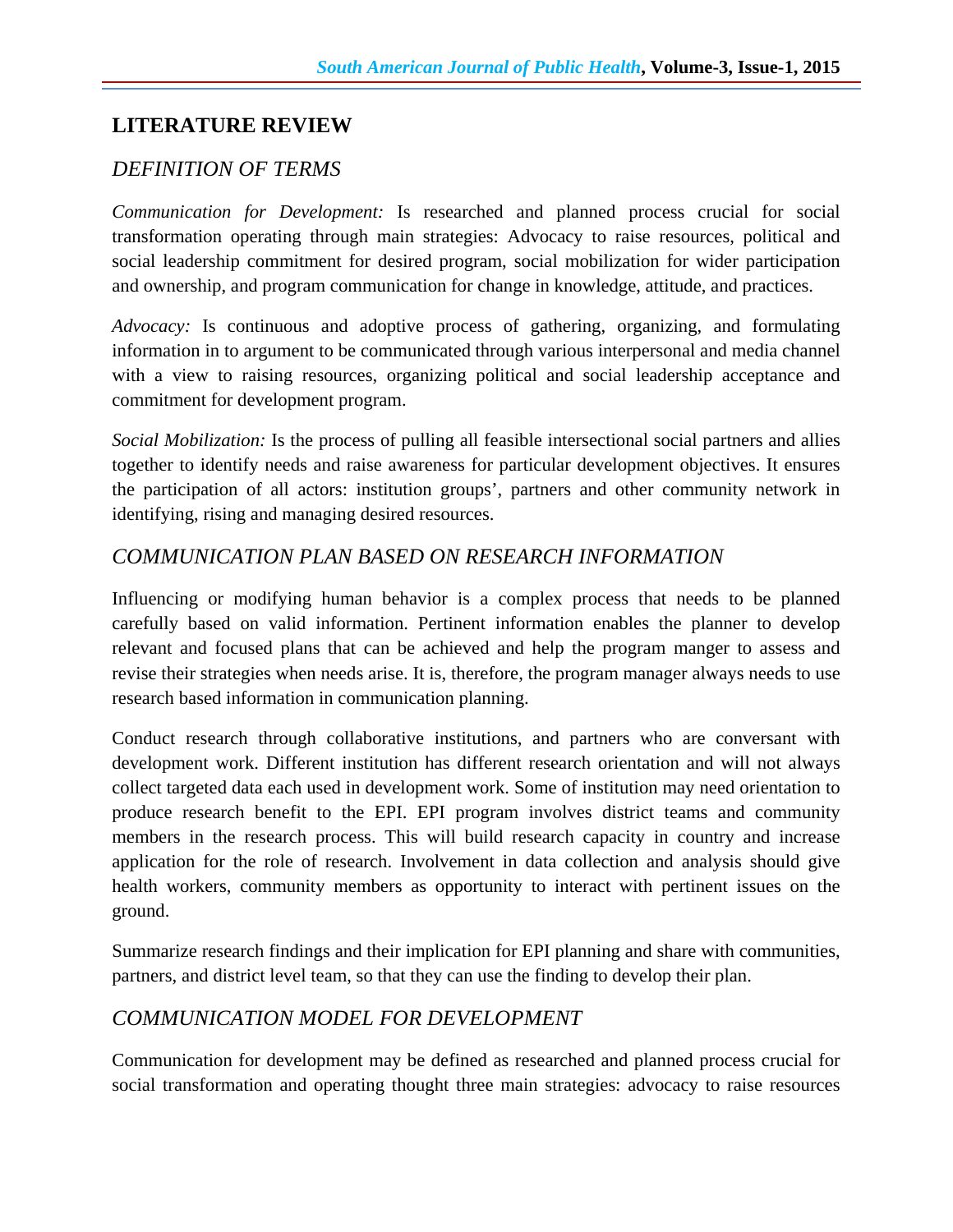and political leadership commitment for development goal, social mobilization for wider participation and ownership, and program communication for bringing about changes in knowledge attitudes and practices among specific participants in program

#### *COMMUNICATION FOR POLIO ERADICATION/ROUTINE IMMUNIZATION*



Communication for development goes beyond the term social mobilization that is so widely used in EPI. Communication for development seeks and not only to transfer message but also to promote interaction around messages for target audience to understand them better, accept them and practice the healthy behavior proposed, not once but long enough to reap the benefit that such behavior brings. The ultimate goal, therefore, is the behavior change, that is bringing about and sustaining the desired healthy behavior. In the case of immunization programs, one of the promoted behaviors is to take children for immunization regularly, according to the immunization schedule, and for polio campaign waiting vaccinator at home to get children vaccinated with OPV

Good planning includes effective and timely identification of needed resources. Government needs to have a time to prepare and do support. Partners in turn need to do everything possible to avoid the types of bureaucratic delay that can disrupt the disbursement of promised financial or logistic support. In program or in business world human interaction in the form of communication is crucial; nothing can be achieved without communication with target audiences.

# *ROLE OF COMMUNICATION AND POLIO END GAME STRATEGIC PLAN (2013-2018)*

The polio end game strategy was developed to end all polio cases. The end game strategy is designed in such a way that to account for parallel purist of world polio eradication and Circulating Vaccine Derivative Polio (CVDP) elimination. The goal is the complete eradication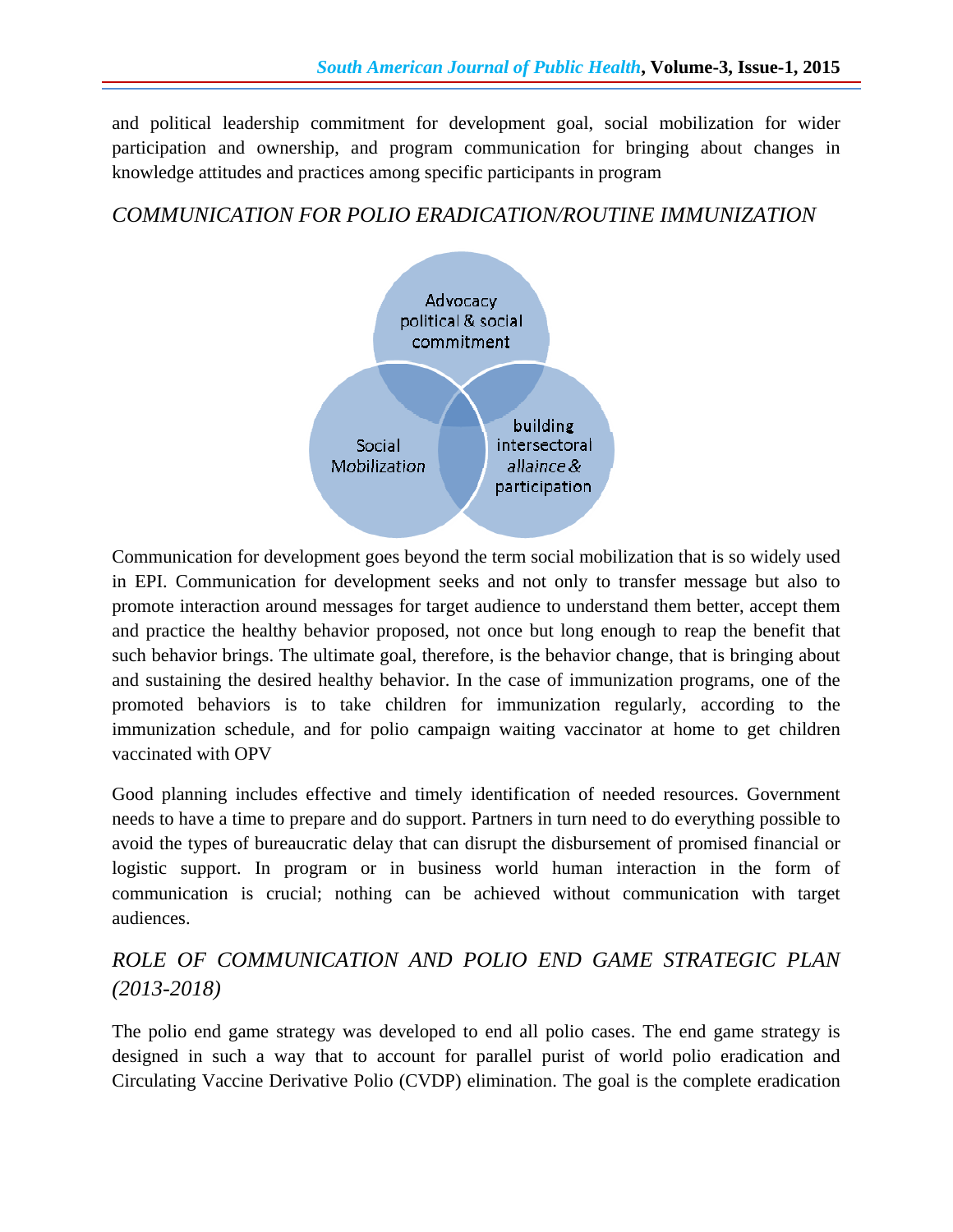and containment of all wild polio virus (WPV), vaccine related and Sabin polio virus. So, no child ever again suffer paralytic poliomyelitis

## *THE FOUR MAIN OBJECTIVES OF THE POLIO END GAME PLAN*

#### **1) Polio virus detection and interruption**

The first objective is stopping all wild polio virus transmission by the end of 2014 and new outbreak due to a CVDP within 120 days of conformation of the index case. The primary geographic focus is on the three endemic countries, the countries at the highest risk of importation in Africa and countries with persistent CVDP or history of CVDP emergence. Activities will focus on enhancing global polio surveillance, improving OPV quality to children in the remaining endemic and persistent CVDP countries and ensuring rapid outbreak response.

#### **2) Immunization System Strengthening and OPV withdrawal**

This objective seeks to hasten the interruption of polio virus transmission and help strong system for the delivery of other life saving vaccine. This objective engaged all in 145 countries that current use of OPV in their routine immunization program. The introduction of in activated Polio Virus (IPV) and withdrawal of OPV from routine immunization.

#### **3) Containment and Certification**

All 194 member state of World Health Organization (WHO) will have certificate for free polio country by 2018

#### **4) Polio Legacy**

The aim of this objective is to ensure that the world remains permanently polio free and that the investment in polio eradication provides public health dividends for year to come. The work involves main screaming long term polio function such as IPV immunization containment and surveillance leveraging lessens for the health initiative and transforming the polio infrastructure as appropriate at present, polio eradication staff comprises the single largest source of external technical assistance for immunization and surveillance in low income countries.

Polio funded personnel are responsible for helping countries reach hundred millions of the world most vulnerable children with polio vaccine and other health intervention such as measles vaccine and anti malaria bed net, careful planning is essential to ensure that lesson learned during polio eradication, as well as the assets and infrastructure built in support of the effort are transitioned responsibly to benefit other development goals and other global health priorities. This will be through consultation and communication with a range of stakeholder group.

# *RISKS ALONG WITH POLIO ERADICATION PROCESS AND EFFORT TO OVERCOME*

Unexpected factors and external risks can delay or compromise the GPEI's ability to achieve the Plan's four major objectives. Recognizing risks, identifying mitigation options and articulating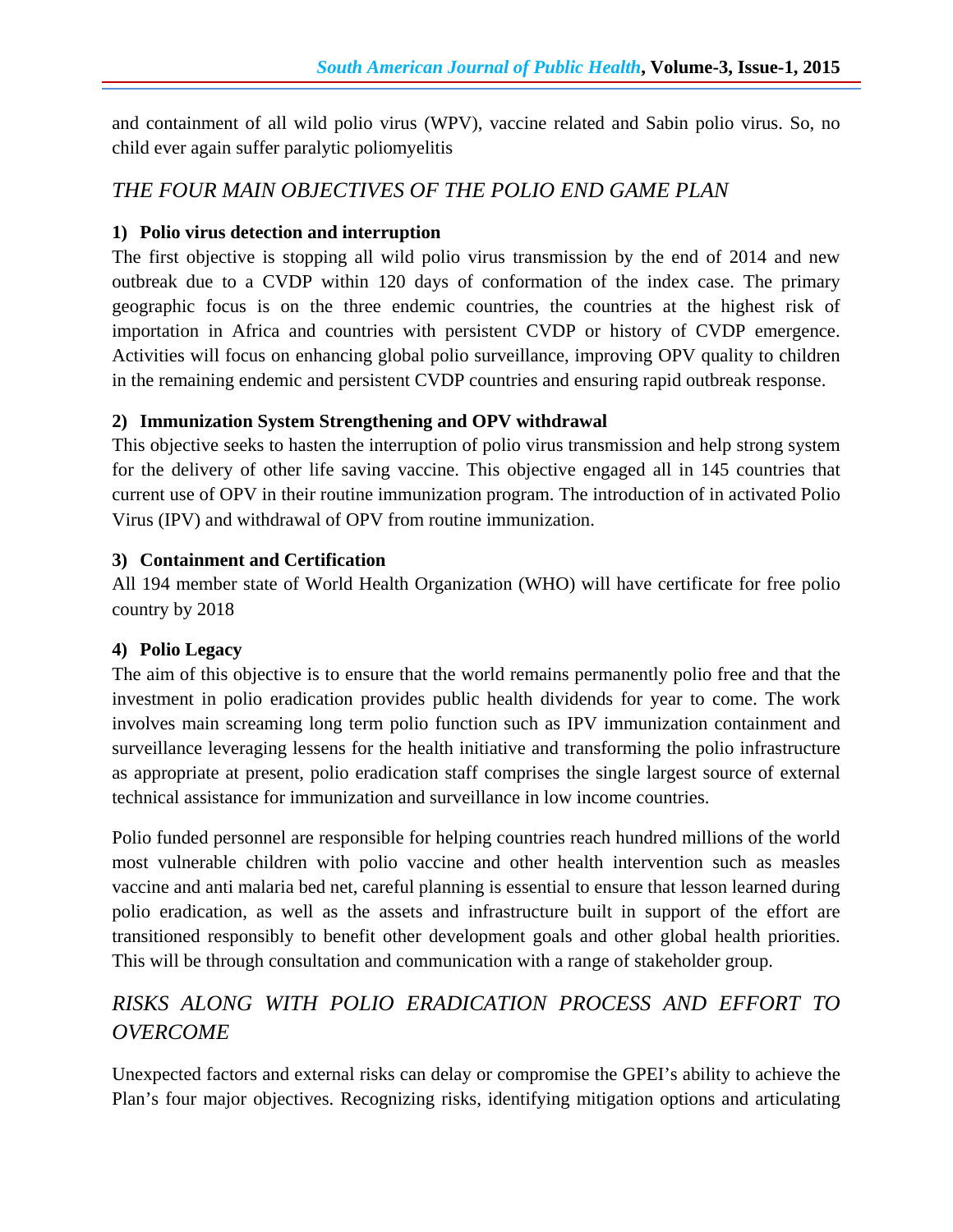contingency plans enhance the GPEI's ability to rapidly react to problems, adjust its strategies as needed and minimize setbacks. Six major forward-looking input and implementation risks, listed in. The insecurity in Pakistan and Nigeria has caused tragic losses and poses a new and real threat to the program as of 2013. However, the leaders of Afghanistan, Nigeria and Pakistan remain fully committed at all levels to stop the transmission of polio in their respective countries, and efforts are under way to address the security challenges. The GPEI has developed an overarching framework for insecure areas that is being tailored to each setting.

**1. Operational adjustments to polio campaigns:** reduce the exposure of the program and vaccinators to potential threats by holding campaigns that are of shorter duration or lower profile.

**2. Program safety and security:** enhance coordination between civilian and security services to inform local risk assessments, integrate these into operations plans and, where necessary, provide security to improve the physical

**3. Community demand:** improve local community demand to increase access to vaccination and basic health services through a combination of awareness raising activities related to the disease, its consequences and its prevention, and, where helpful, by coupling OPV with the delivery of other services/interventions

**4. Religious leaders' advocacy:** markedly step up advocacy by international, national and local religious leaders to build ownership and solidarity for polio eradication across the Muslim world, including for the protection of children against polio, the sanctity of health workers and the neutrality of health services

**5. Measures to prevent poliovirus spread:** reduce the spread risk from insecure areas through measures such as intensive vaccination in surrounding areas and the vaccination of travelers moving in and out of the infected areas

# **OBJECTIVES THE STUDY**

The general objective of this study is to see the status of communication means used during the polio vaccination campaign in Western Baher el-gazal state, in 2011.

## *SPECIFIC OBJECTIVE*

- 1) Review different literature of strategic communication to enlighten important concept and use of strategic communication in immunization services/polio eradication initiatives
- 2) Analyze different types of communication strategies used during polio campaign
- 3) Compute different communication means used during the campaign
- 4) Identify communication gaps during the campaign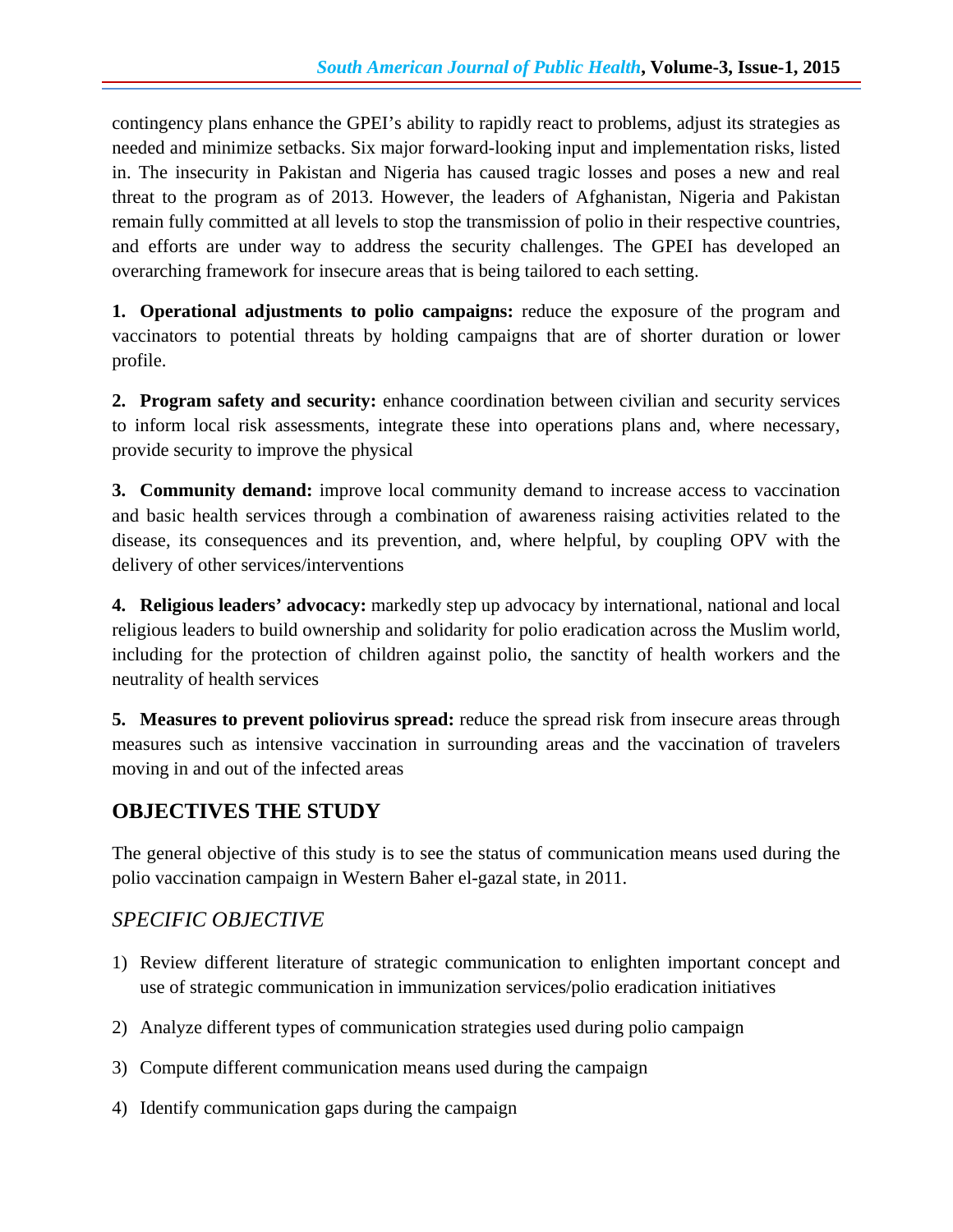# **METHODOLOGY**

The post campaign survey communication data was used as secondary data for analysis. The variables was analyzed using excel sheet to compute different means of communication used during vaccination campaign in the state.

#### **RESULT**

Maximum effort was done to reach 133,075 under 5 children with two drops OPV during polio vaccination campaign. According to state MoH report 97% of children vaccinated with two drops of OPV. The analyzed independent monitor data revealed that 89.5% of children were vaccinated by finger mark and 93% by history. See computed coverage below on figure 1.

**Figure 1: polio vaccination camping administration result versus finger mark and history, Western Baher-elgazal state, March 2011** 



# **COMMUNICATION STRATEGIES USED DURING CAMPAIGN**

Mix communication strategies were used to reach partners, stakeholders and all caretakers with campaign information to reach children with two drops of OPV. Advocacy, social mobilization and partners/stalkholder meeting, Information, Education and communication strategies were used to conduct quality polio campaign in the state.

# **ADVOCACY**

Advocacy was done at different levels: at state, county and payam level with politician, county commissionaire, county implementing partners/NGOs and community/religious leaders. The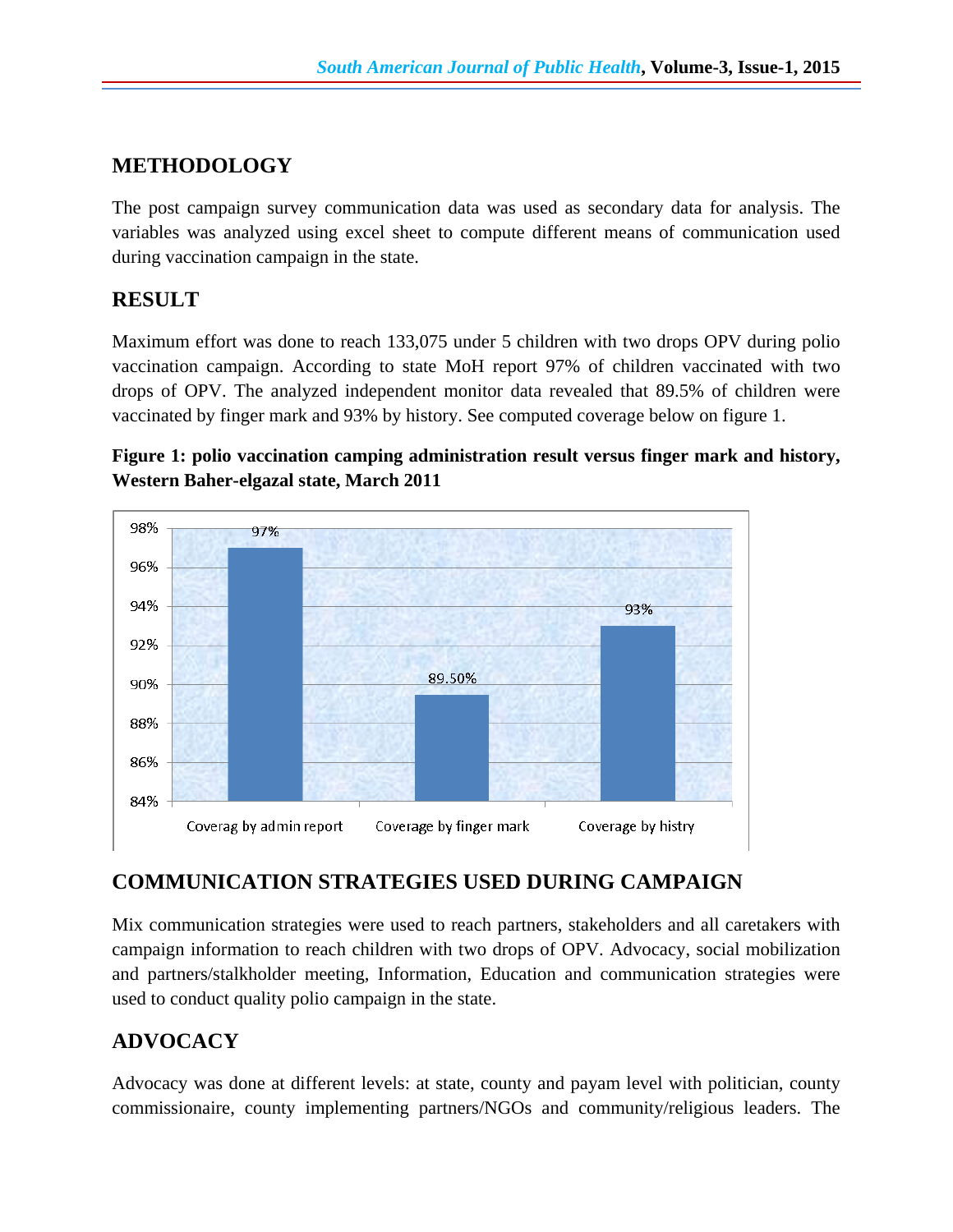purpose of advocacy was to inform all why polio eradication initiative and what is community benefit from program achievement? Partners were called for introductory meeting and briefed on PE. Trend of global polio since PEI and current achievement, and future effort to end polio were briefly discussed. In general, top advocacy was done to get the audience understand and advocate the PE to the community at large and to support the program implementation process. These activities were cascaded to county and payam administration units to mobilize resources to maximize quality campaign activities at their perspective houses to reach target children with recommended dose of OPV.

## *POLIO CAMPAIGN LAUNCHING*



**Figure 1: Official gather during campaign launch** 

Launching is a set of ceremony that the higher officials, civil organizations, partners, religious leaders and community memebrs join together to share the occasion when polio vaccination campaign is officially declared. The first dose of OPV administered for legible children during these events. Launching was used as introductory part of polio campaign communication and initial vaccination. The state figure head and WHO representative reached different groups of audiences with polio information and importance of vaccination to eradicate polio. Local artist or musicians played drama/role play on polio scenario to draw a picture of polio in the mind of audience, its impact on the victim, family and the society at large and reflected the importance vaccination as a sole prevention from polio. Launching was also used as a central occasion to help the audiences convey a message home to share with their families,' neighbors and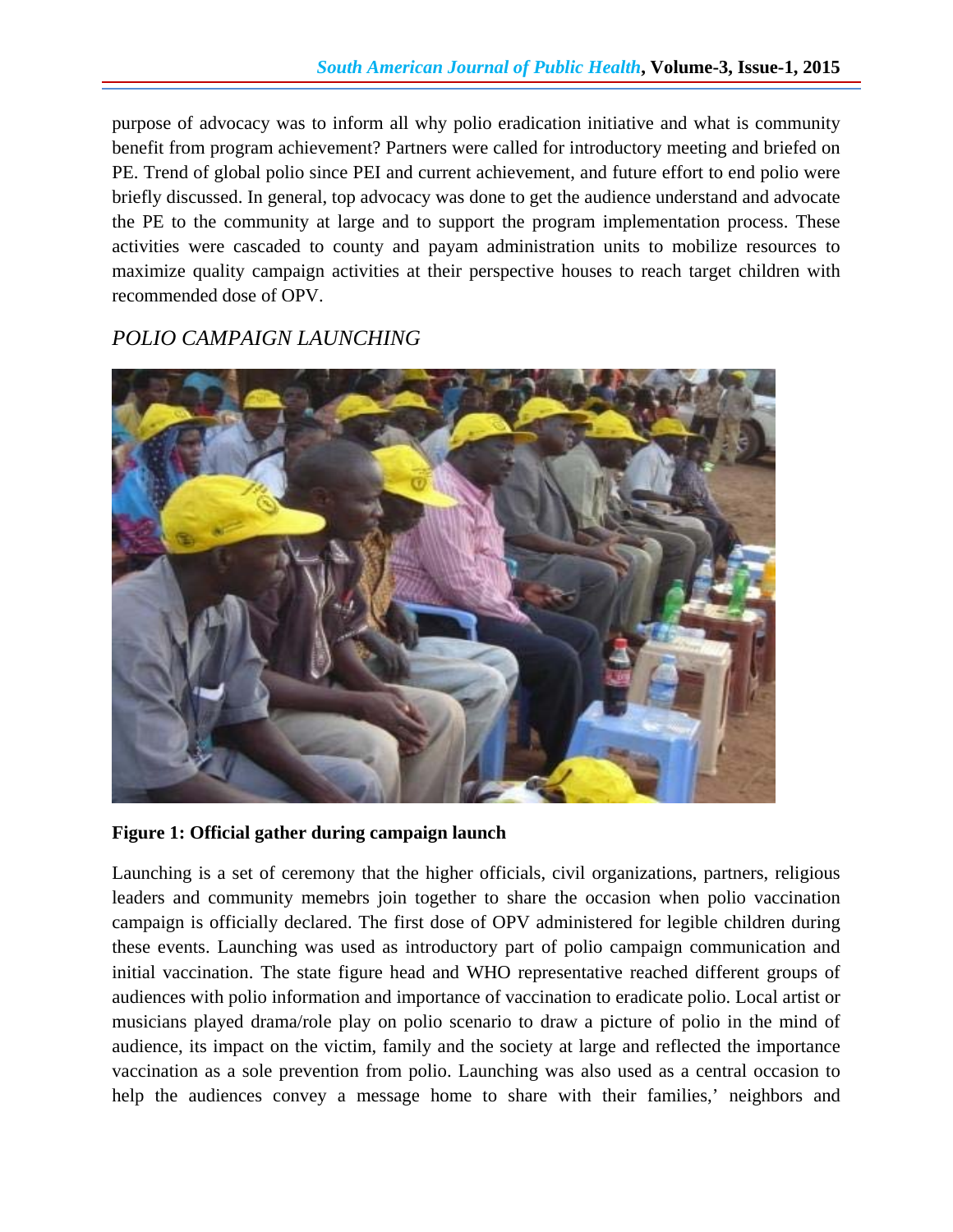communities in particular care takers to waiting the vaccinator at home to get their children vaccinated during the Campaign



**Figure 2: Traditional dance during polio campaign launch**

## **SOCIAL MOBILIZATION**

Social Mobilization is UNICE supported activities at all administration levels to help desired information reach the target community at the right time. Different actors: government officials, community leaders/chief, religious leaders, social mobiliers were all used to reach the community with campaign message at their setting. Social mobilization was the central strategy involving different groups to influence community behavior to receive vaccines to protect their children from poliomyelitis. Traditional artists were organized and given script on polio scenario for role play/drama and trained to show the audiences' that polio is deadly and crippling disease that will keep the victim on a wheel chair for his/her life but vaccine preventable disease if children received recommended dose of oral polio vaccine.

## **INFORMATION, EDUCATION, AND COMMUNICATION (IEC)**

IEC materials were developed to increase and sustain demand for OPV use. In order to achieve these objective, different kinds of IEC materials were developed and distributed to all level of administration to display in a place where people gather for different purposes: The school, market, bus and bodaboda terminals, health facilities, government office, recreational areas, church, and mosques. Flipchart, banner, and leaflet were mainly distributed and used during the campaign Church and mosque are crucial religious institutions predominantly used to convey campaign messages to the care takers during worships.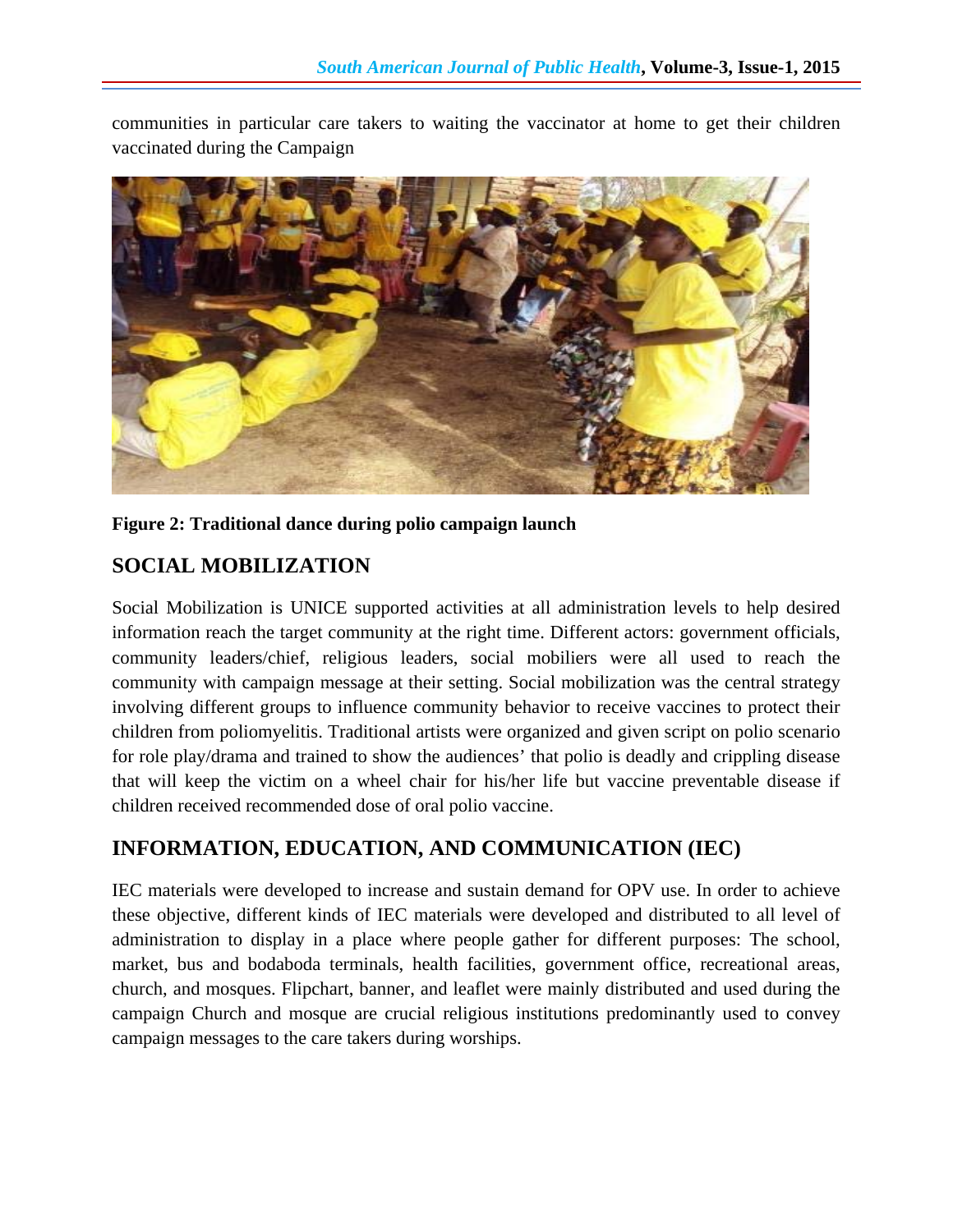

#### **Figure 3: Polio IEC Materials on Bajage during polio campaign**

## **MEDIA AND OTHER CHANNELS**

Television and FM radio were used for talk show on cause, sign and symptoms of poliomyelitis and prevention. Spot message on campaign schedules and benefit of vaccination were broadcasted. The utilization of media depends on the level of access; the community those have television and radio broadcast services in the area got information from media. Moreover, SMS was also used to send the text message to the communities who have mobile phone and network access. For detail, see different sources of information with utilization rate during campaign.

| S.No           | Source of Information/Communication      | Rate of utilization (%) |
|----------------|------------------------------------------|-------------------------|
|                | Church/Mosque                            | 8.1                     |
| $\overline{2}$ | Community leaders                        | 13                      |
| 3              | <b>Community Events</b>                  | 10                      |
| $\overline{4}$ | Poster/banner                            | 14                      |
| 5              | Megaphone                                | 21.5                    |
| 6              | Health Worker/vaccinator/field assistant | 15                      |
| 7              | Radio                                    | 12.3                    |
| 8              | Television                               | 3.9                     |
| 9              | <b>SMS</b>                               | 2.2                     |

**Table 1: Different source of information and rate of utilization**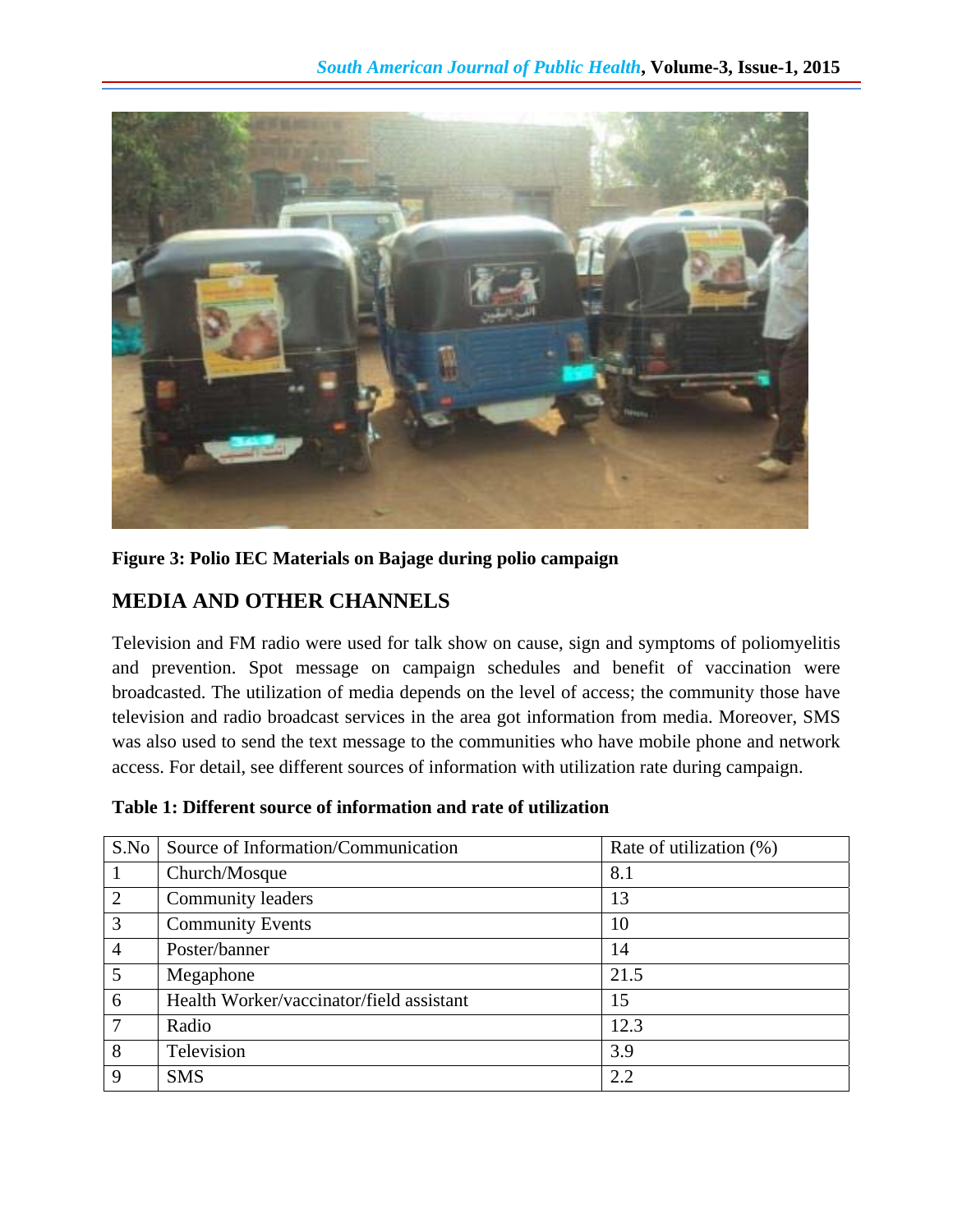Different communication strategies were used with different means of channels to reach the care takers with desired campaign information. According to post campaign evaluation data analysis, megaphone was widely used in the state by town/village mobilizer to reach the community with campaign message. More than one fifth of the community (21.5%) heard campaign information through megaphone. Megaphones were fairly distributed by UNISEF to each administration units in the state for mobilization of SIAS/polio/measles campaign and routine immunization

Health workers/vaccinators were the  $2<sup>nd</sup>$  source of information following megaphone to convey campaign information to the community. Poster/banner was the  $3<sup>rd</sup>$  source of information for the community to hear about polio vaccination campaign. For detail see below diagram



# **CONCLUSION**

The global effort on polio eradication is more visible now. Polio infected countries reduced from 125 countries to 3 countries. More than 10 million people are walking today who otherwise would have been paralyzed. This is impressive and promising achievement to build more effort on ongoing momentum to see polio free world in 2018.

Polio free world is global shared vision that every country eager to see polio free country. This is an opportunity for all committed WHO member countries to create healthy environment where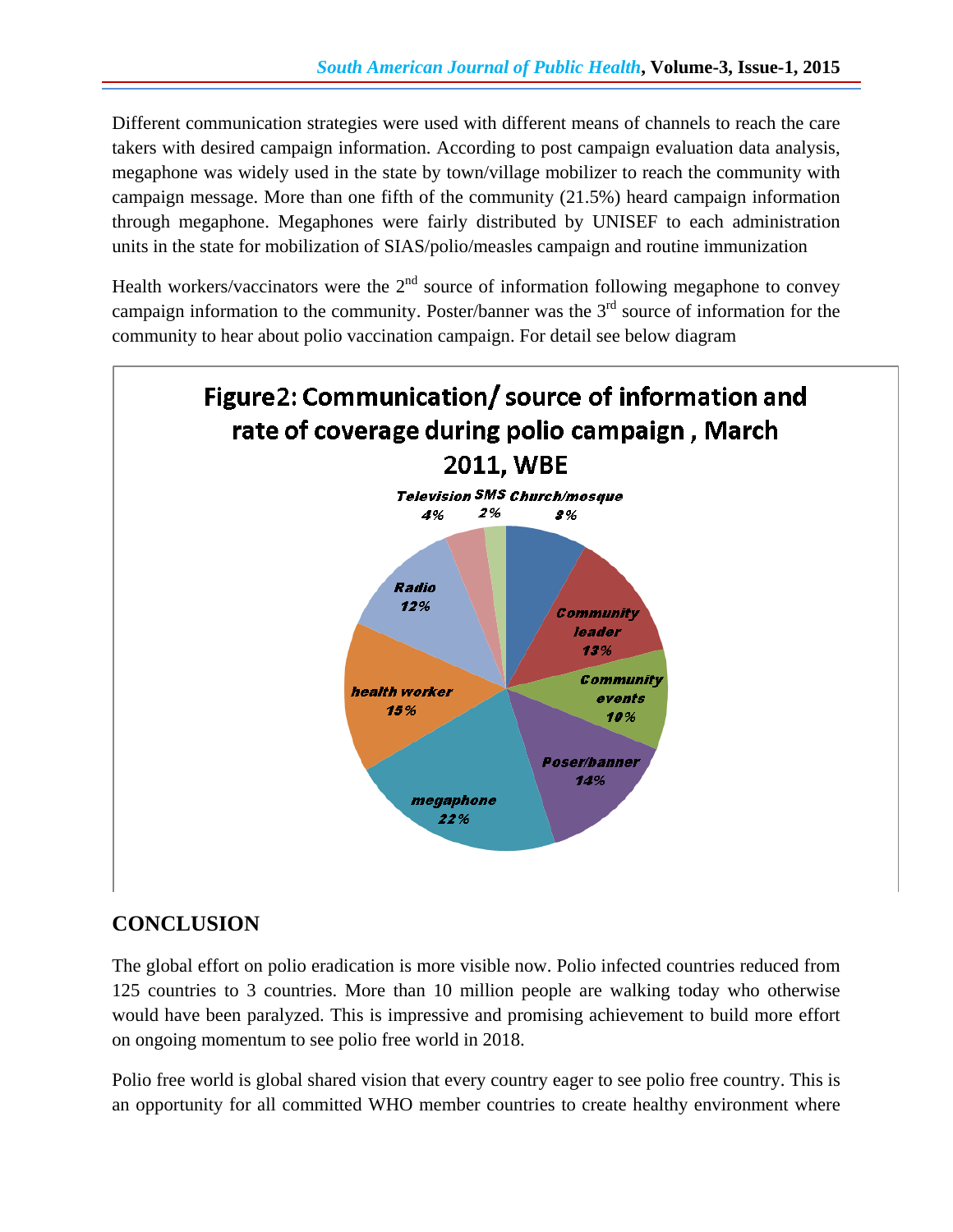healthy children grow; and educate. Indeed, past achievement is telling us that polio is about to finish and all efforts are on track to end polio.

On the other hand, there are also challenges: terrorist attack, insecurity, and tribal conflict around the world; in particular polio endemic countries are potential blockage to polio ending road to reach target children with polio vaccines.

It is, therefore, communication is so crucial to look for a way on how to reduce polio eradication related risks affecting polio program and polio team who are committed to finish polio around the world. Continuous dialogue with community leader, religious leader, politician and other significant members of the community on value and importance of immunization should be major task of communication officers to pave the way to ending polio.

The mix strategies: Advocacy, Social mobilization and interpersonal communication and different message transmitting channels will help the community to receive adequate information in order to reason out why PE and value of vaccination to assist ending polio. Access to adequate communication will improve the communities' concept about immunization and service utilization

In this, retrospective communication activity analysis, different strategies were demonstrated during the campaign to reach the community with desired campaign information. Different means of channels used to access the community with polio campaign information at their setting directly from a channel they are closer to.

The state polio campaign achievement was 97% administratively and 89.9% by finger mark. This proved that the campaign was well don and met closely the bench mark which is missed children is < 10%. The utilization rate of communication means are almost fairly spread over all caretakers. Only message heard by megaphone excelled to 22% and while others: radio, TV, posters/banner, community events, community leaders, church/mosque…etc ranged between 10- 15%. This rate displays that all listed communication means have different range of access to the community. In a place where TV is not available radio will be substitute. In a place where no mobile network for SMS, church or mosque is a substitute to access the community with camping message. A group of community might be accessed to one or two or more communication means to receive the message. Thus, It is important to use mix strategy and different means of message convey to enable the community get information through the means they are closer to…

# **PROBLEM**

1) There is no communication culture to plan and use polio communication effort as an opportunity for routine immunization too